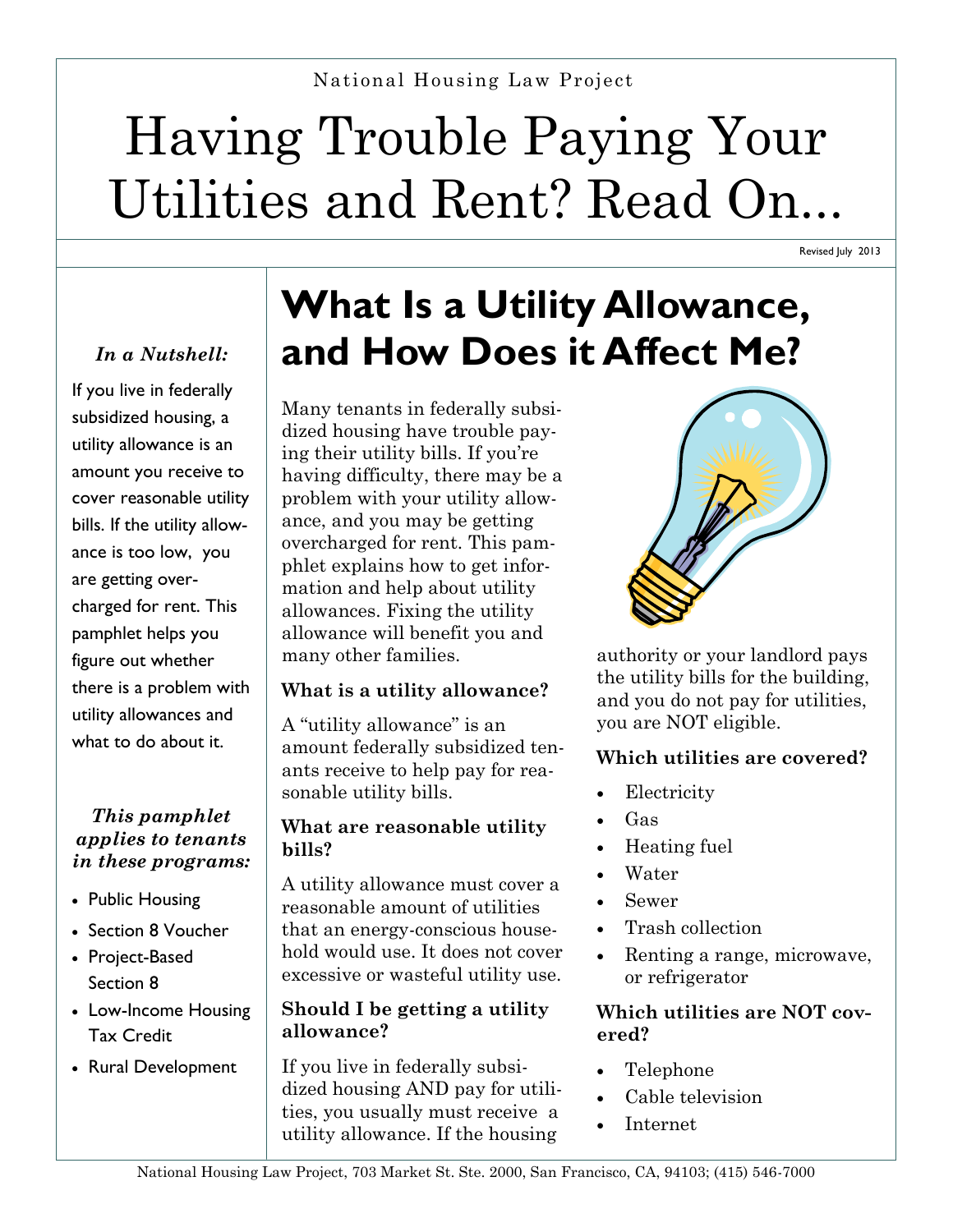### **How are my utility costs and my rent related?**

If you pay for your own utilities, your rent plus your utility costs generally should not be more than 30% of your monthly income. (This may not be the case for tenants in tax credit buildings.) If your utility bills regularly cost more than the utility allowance, the utility allowance may be too low. When the utility allowance is too low, you are getting overcharged for rent.

#### **I never get a check in the mail. Am I still getting a utility allowance?**

For most tenants, the utility allowance is subtracted from their rent. The example at the right shows how this works. Some tenants may receive a check if their rent is less than the utility allowance.

### **An Example of How**

#### **Utility Costs Affect Rent**

 Mary is a public housing tenant on social security, and her **monthly income is \$667**



- Mary's rent amount is 30% of \$667, so **her rent is \$200**
- The housing authority has found that based on her apartment size, Mary's **utility allowance is \$80**
- The housing authority subtracts the utility allowance from Mary's rent. \$200 (rent) — \$80 (utility allowance) = **\$120 (Mary's final rent she pays to the housing authority)**
- Mary then pays her utility bills directly to the utility companies.
- If Mary's utility bills are more than the \$80 utility allowance, the extra amount must come out of her own pocket.

### **How do I find out what my utility allowance is?**

There are several places you can look to find out what the utility allowances are.

- Your utility allowance may be stated in your lease, or it may be attached.
- The utility allowance may be in the income recertification paperwork

you complete each year.

- You can request the utility allowance schedule from the housing authority or your landlord.
- A legal aid attorney or housing rights organization can help you send a formal public records request.

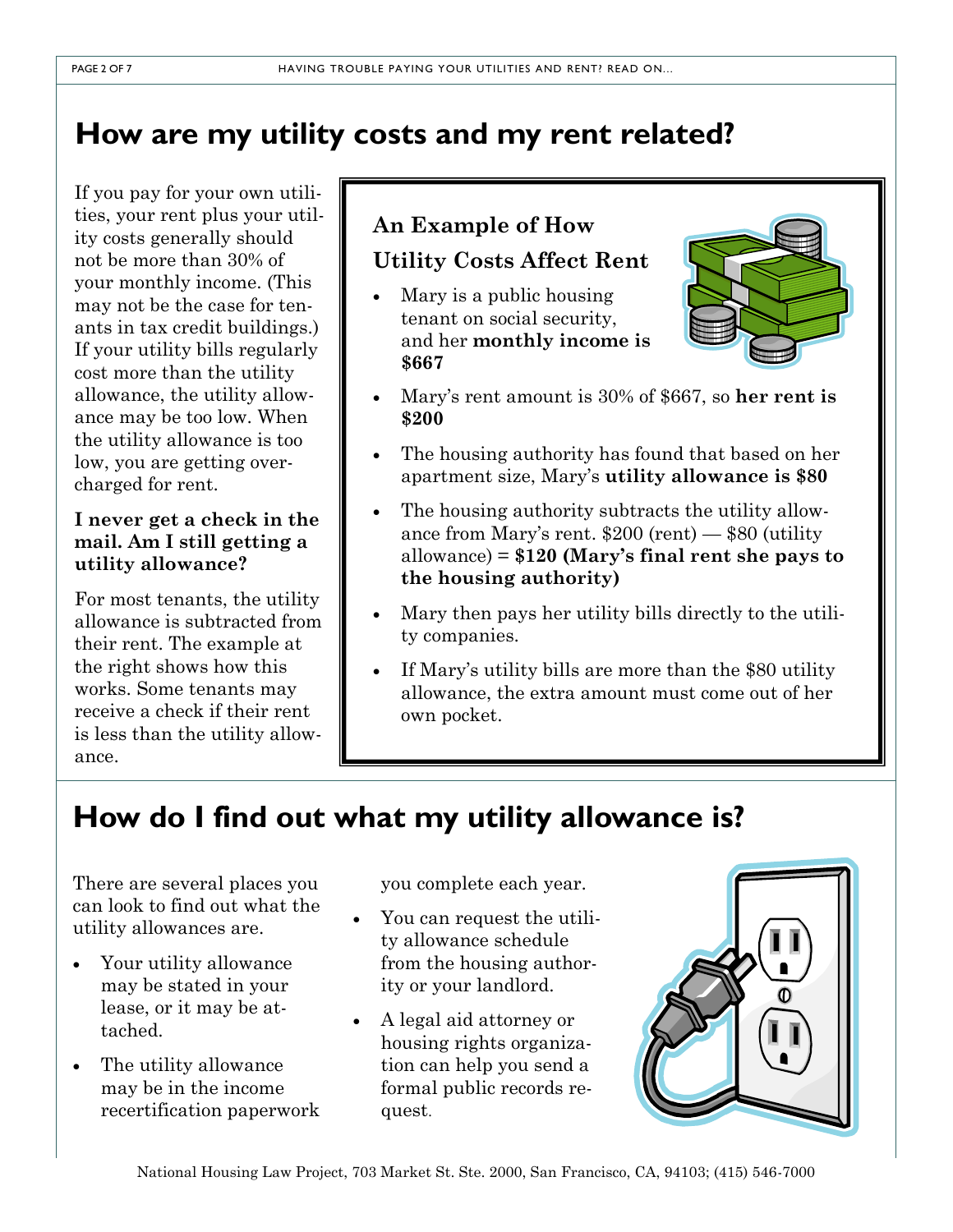## **Who decides the amount of the utility allowance?**

Utility allowances can be small or large, ranging from less than \$20 to more than \$200 monthly, depending on climate, local utility rates, the number of utilities used, and the size of your unit. The person in charge of the

utility allowance depends on the program you are in.

### **Housing authorities set utility allowances for:**

- Public housing
- Section 8 vouchers

**Landlords set utility allowances for:**

- Project-based Section 8 (with HUD approval)
- Low-Income Housing Tax Credit
- Rural Rental Housing

### **How is the amount of utilities that I use measured?**

For tenants who pay for utilities, there are two systems that measure utility use:



### **Retail meters:**

If you have an account with the utility company and pay your utility bills directly to the company, you live in a retailmetered building. The housing authority or landlord sets a monthly dollar amount that is supposed to cover reasonable utility costs. This dollar amount is your utility allowance.

### **Check meters:**

Some buildings have separate utility meters in each unit, but the housing authority or landlord pays utility bills to the utility company. These are called check meters. The housing authority or landlord sets an amount of energy that you can use per month, such as a certain number of kilowatt hours of electricity. This amount of energy units is your utility allowance. If you use more than this amount, you must pay for the excess.

### **When must the utility allowance be adjusted?**

### **If utility rates have gone up. . .**

Housing authorities and landlords must review utility allowances at least once a year. If utility rates have gone up by 10% or more since the utility allowance was last adjusted, the housing authority or landlord must raise the allowance immediately.

#### **If you have a disability. . .**

Your allowance must be adjusted if you have special needs because of a disability. If you have been prescribed medical equipment that uses gas or electricity, you should receive an increased utility allowance. A legal aid or senior legal services attorney can help you request a higher allowance.

*TIP:*

*Some examples of medically prescribed devices that use electricity include air conditioners, oxygen concentrators, and asthma nebulizers.*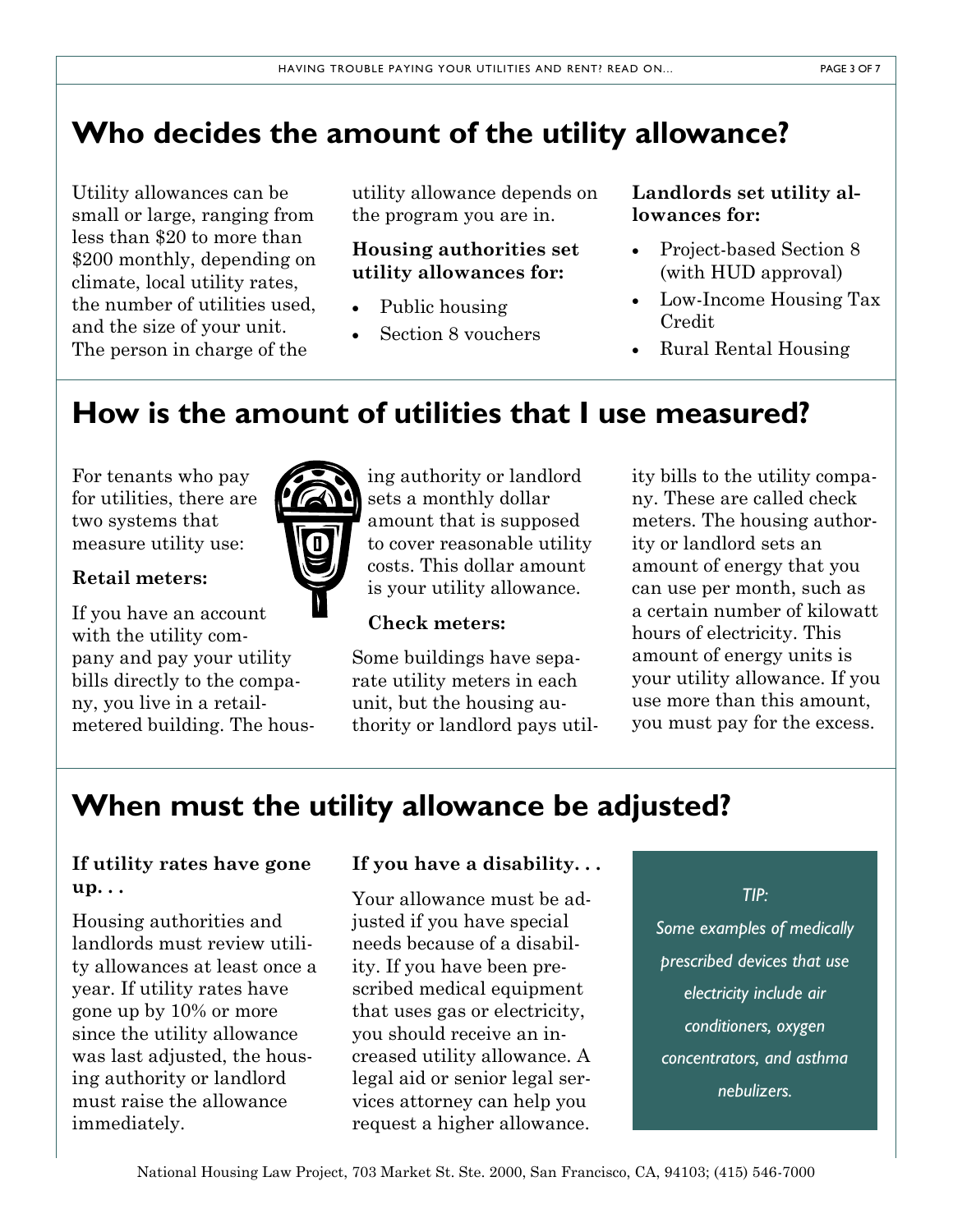## **What Is a Utility Allowance Schedule?**

A utility allowance schedule is a document that lists the amount of money that should cover monthly utility bills. At right are two examples of utility allowance schedules. You can ask your housing authority or landlord for a copy of the utility allowance schedule.

#### **Example 1: Westbrook Apartments**

Example 1 is a utility allowance schedule from a retailmetered public housing building, where the tenant pays utilities directly to the utility company.

In this example, the housing authority has set a certain dollar amount to cover the monthly costs of each type of utility—electric and natural gas. A public housing tenant living in a onebedroom apartment receives a total utility allowance of \$44 for electricity and natural gas. This amount is credited against the tenant's rent. If the tenant pays more than \$44 a month for utilities, the extra. amount must come out of the tenant's own pocket.

#### **Example 2: Golden Gate Village**

Example 2 is a utility allowance schedule from a checkmetered public housing

### **Example 1: Retail-Metered Westbrook Apartments**

| <b>Utility Type</b> | 1 Bedroom | 2 Bedroom |
|---------------------|-----------|-----------|
| Electricity         | \$33      | \$46      |
| <b>Natural Gas</b>  | \$11      | \$29      |
| <b>TOTAL</b>        | \$44      | \$75      |

### **Example 2: Check-Metered Electricity Golden Gate Village**

| Quarter              | 1 Bedroom | 2 Bedroom |
|----------------------|-----------|-----------|
| <b>Jan.</b> to March | 764 kWh   | 1003 kWh  |
| <b>April to June</b> | 778 kWh   | 997 kWh   |
| July to Sept.        | $717$ kWh | 962 kWh   |
| Oct. to Dec.         | 870 kWh   | 1169 kWh  |

building, where the housing authority, not the tenant, pays the utility bills to the utility company. The housing authority monitors the tenant's energy use. If the tenant uses more than the allowance, the housing authority charges the tenant for the extra amount.

In this example, the housing authority has set a certain

amount of kilowatt-hours (kWh) of electricity that it will pay for each quarter. A public housing tenant living in a one-bedroom apartment receives a utility allowance of 764 kWh for the January quarter. If the tenant uses more than 764 kWh of electricity during the January quarter, the housing authority will charge the tenant for the extra amount.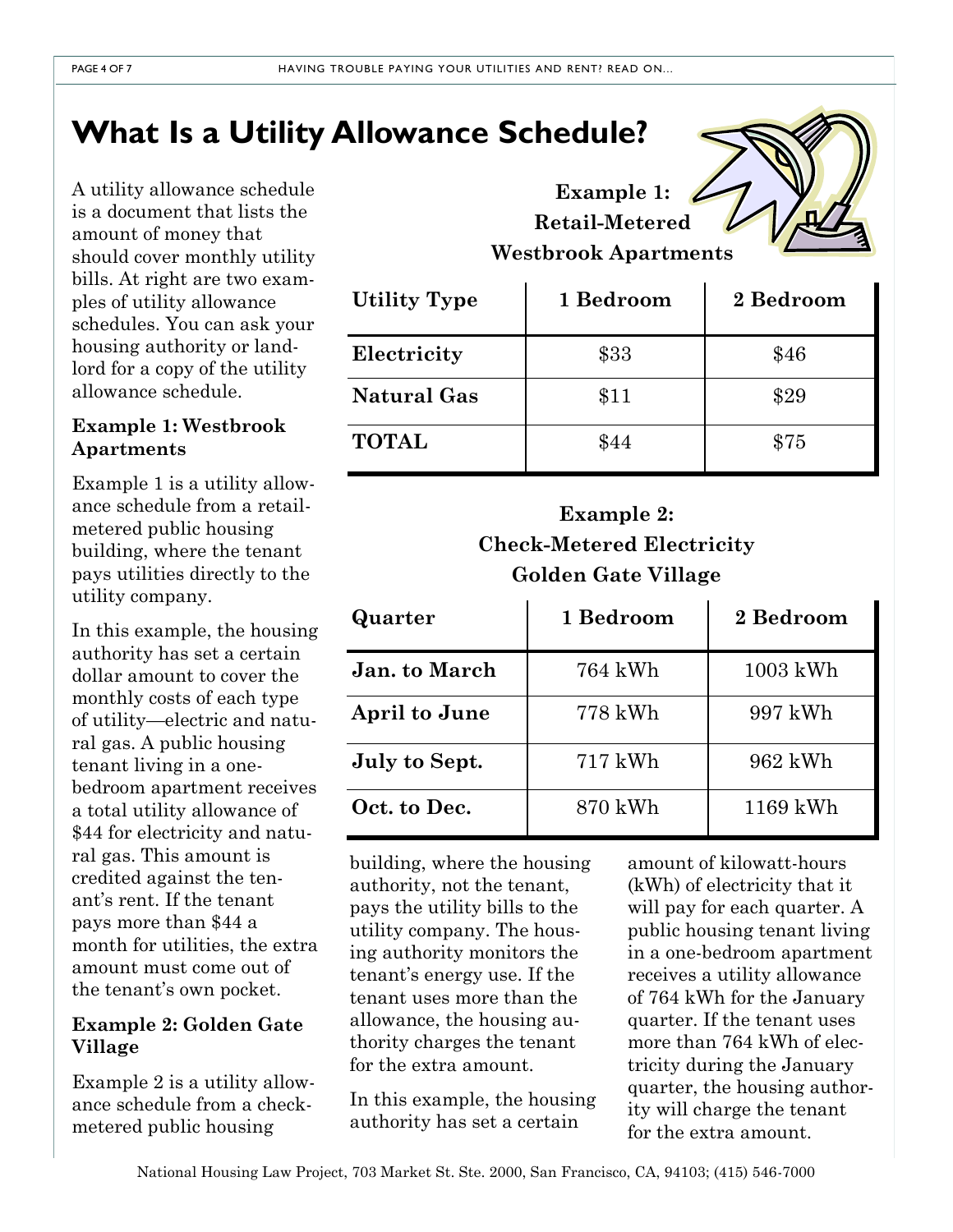### **How Can I Tell if the Utility Allowances Are Too Low?**

To find out if there's a problem:

- 1. **Look at** your past electric, gas, water, sewer, and trash bills to see how much you have been paying for utilities. If you do not have copies of your bills, your utility company can provide information about your payment history.
- 2. **Add up** the amount you paid to the utility company each month for electricity, natural gas, heating oil, water, sewer, and trash.
- 3. **Compare** this amount to your utility allowance. If

*TIP: Contact your utility company to see if they offer lower rates to lowincome families. If so, you should apply. Some utility allowances are based on these lower rates.* 

these bills are more than the utility allowance, the allowance may need to be adjusted.

4. **Remember:** Utility allowances cover only reasonable utility use, not

excessive use. Telephone, cable, and Internet service are not covered.

### **Have the allowances been updated recently?**

You should also check whether the allowances have been updated within the past two to three years. Housing authorities and landlords must review their utility allowances each year. If the utility allowance has not been updated for several years, it may be too low.

### **Have rates gone up?**

If you suspect that rates have increased, but your utility allowance has not, there may be a problem.

### **How Can Tenants Work Together on Utility Allowances?**

Here are ways that you can work with other tenants on utility allowances.

### **Collecting information**

Utility allowances may be stated in leases or recertification paperwork. If residents do not have these documents, request the allowances from the housing authority or landlord.

### **Surveying residents**

Collect copies of residents'

utility bills so that you can show the housing authority or landlord that the utility allowance is not enough. There is a sample letter and survey on the next page that you can give to other ten-

ants to request copies of their bills.

### **Reviewing information**

Residents can review utility allowances from recent years to see if they have

$$
\left\langle \begin{matrix} \frac{1}{\sqrt{2}} \\ \frac{1}{\sqrt{2}} \\ \frac{1}{\sqrt{2}} \end{matrix} \right\rangle
$$

changed. Comparing the amount of the utility allowances from one year to the next will show whether the allowances have been up-

dated. If you cannot determine when the utility allowances were last updated, contact the housing authority or landlord to find out when the allowances were last changed.

(Continued on page 6)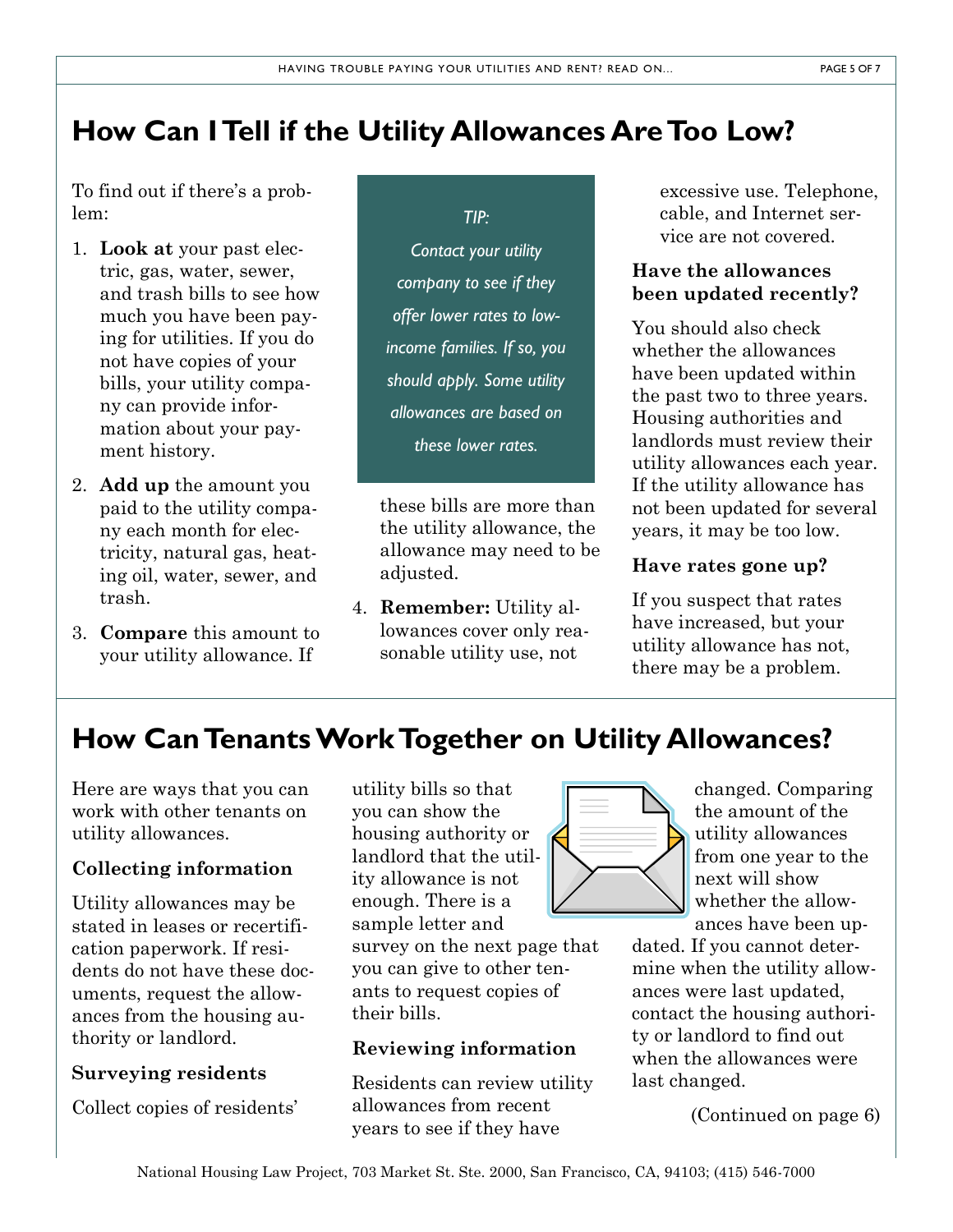### **Letter to Residents About Utility Allowances**

To: The Residents of

From:

Re: Survey Regarding Utility Bills

\_\_\_\_\_\_\_\_\_\_\_\_\_\_\_\_\_\_\_\_\_\_\_\_\_\_\_\_\_\_\_\_\_\_\_\_\_\_\_\_.

Dear Resident:

Several residents in this building are investigating whether residents are receiving enough assistance for utility bills. We are surveying all of the residents to determine whether they are being overcharged for their rent because the "utility allowances" are too low. We do not yet know whether residents are being overcharged for rent.

If you live in federally subsidized housing and pay your own utilities, you should usually receive a monthly utility allowance (a credit towards your rent). The utility allowance is automatically subtracted from your rent.

The utility allowance should cover a reasonable amount of utilities. The allowances must be updated when utility rates increase. If the allowances are not updated, then residents pay too much for rent.

By completing the enclosed survey and giving us a copy of your bill, you will help us make sure that you are not being overcharged for rent. Please return the survey to:

If you would like additional information regarding this issue, please feel free to call me at \_\_\_\_\_\_\_\_\_\_\_\_\_\_\_\_\_\_\_\_\_\_\_\_\_\_\_\_\_\_\_. Thank you very much for your help!

### **How Can Tenants Work Together on Utility Allowances?**

(Continued from page 5)

#### **Gathering information about utility rates**

Utility allowances must be increased if local utility rates have increased by 10% or more since the allowance was last adjusted. To see whether rates have increased, ask your local utility company for the residential utility rates for each month since the allowance

was last updated. It is best to gather the residential utility rates for each month for the past three to five years. The utility company's contact information should be on your monthly bill. The company may also have rate information on their website. You can also get rate information from the agency in your state responsible for regulating utility companies, often called the "public

*TIP:* 

*To get the contact information for your state's public utilities commission, visit http://www.naruc.org/ commissions.cfm.*

utilities commission" or "public service commission."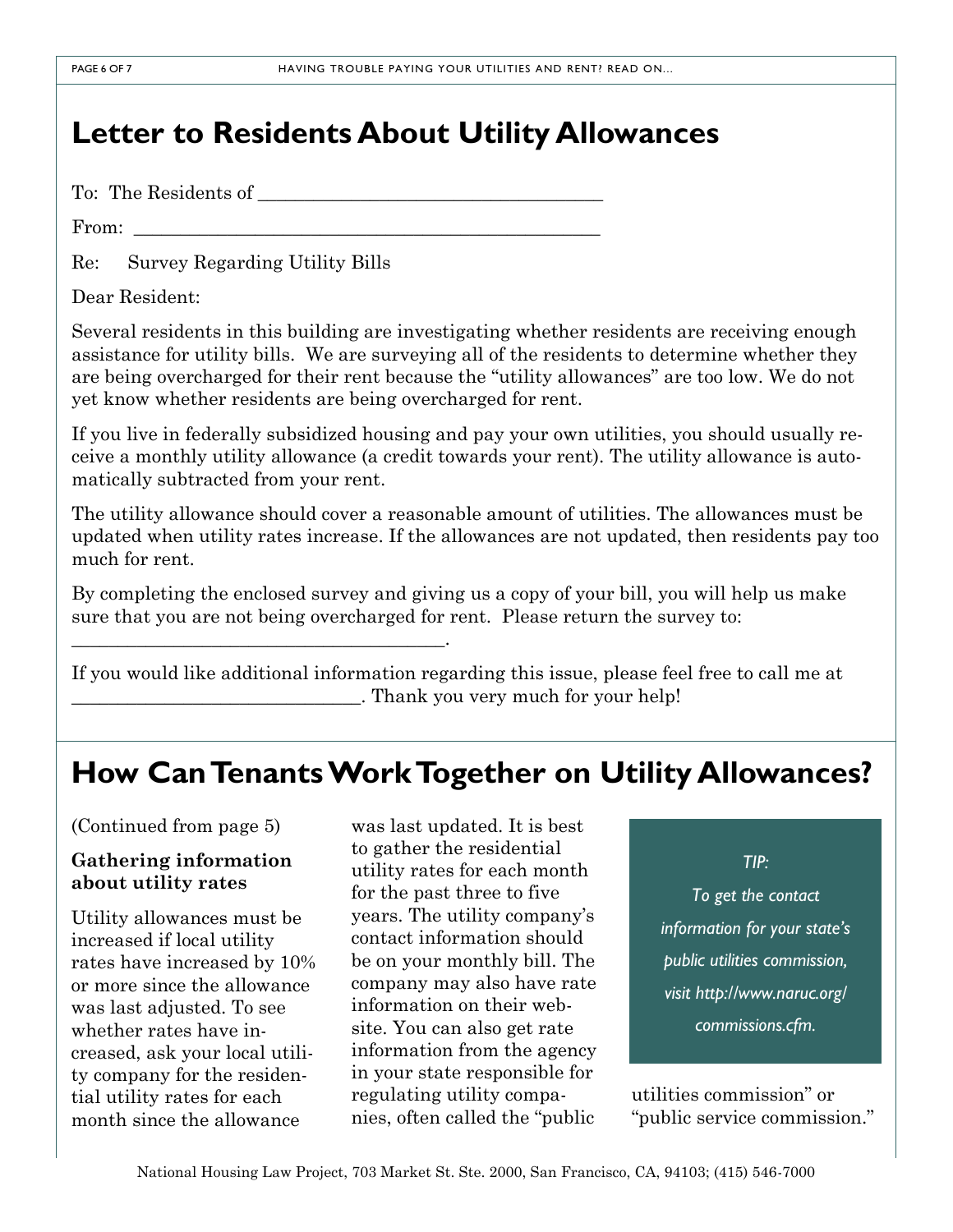### **Survey to Residents About Utility Allowances**

| Name                                                           |                                                          | Phone $\sharp$                                                                                                        |  |  |
|----------------------------------------------------------------|----------------------------------------------------------|-----------------------------------------------------------------------------------------------------------------------|--|--|
| Address_                                                       |                                                          |                                                                                                                       |  |  |
| What types of utilities do you pay for? (check all that apply) |                                                          |                                                                                                                       |  |  |
| $\Box$ Electricity                                             | $\Box$ Propane                                           | $\Box$ Other (please list below):                                                                                     |  |  |
| $\Box$ Natural gas                                             | $\Box$ Heating oil                                       |                                                                                                                       |  |  |
| What types of appliances do you have? (check all that apply)   |                                                          |                                                                                                                       |  |  |
|                                                                | $\Box$ Refrigerator (electric) $\Box$ Water heater (gas) | $\Box$ Other (please list below):                                                                                     |  |  |
| $\Box$ Refrigerator (gas)                                      | $\Box$ Water heater (solar)                              | <u> 1989 - Johann Barbara, margaret eta idazlea (h. 1989).</u>                                                        |  |  |
| $\Box$ Stove (electric)                                        | $\Box$ Space heater (electric)                           | <u> 1989 - Johann Barn, mars ann an t-Amhain Aonaich an t-Aonaich an t-Aonaich an t-Aonaich an t-Aonaich an t-Aon</u> |  |  |
| $\Box$ Stove (gas)                                             | $\Box$ Space heater (gas)                                | the control of the control of the control of the control of the control of the control of the                         |  |  |
| $\Box$ Water heater (electric) $\Box$ Space heater (oil)       |                                                          |                                                                                                                       |  |  |
| How much is your utility allowance? (if you know) \$           |                                                          |                                                                                                                       |  |  |
| How much are your average monthly utility bills?               |                                                          |                                                                                                                       |  |  |
| How many bedrooms does your apartment have?                    |                                                          |                                                                                                                       |  |  |
| Please attach a recent copy of your utility bills.             |                                                          |                                                                                                                       |  |  |

### **Who Can I Contact for Help With Utility Allowances?**

If you need help with your utility allowances, contact your local legal aid office, senior legal aid office, housing advocacy agency, tenants' rights group, or social services agency. These agencies can call the National Housing Law Project at 415- 546-7000 to obtain a copy of *Advocating for Higher Utility Allowances in Federally Subsidized Housing: A Practical Guide.*

#### **Action steps may include:**

- Meeting with the housing authority or your landlord.
- Contacting the housing authority's board of commissioners or the local Department of Housing and Urban Development (HUD) office.
- Contacting your members of Congress and local media.



- Filing a lawsuit to have the allowances fixed.
- Requesting a higher utility allowance if you have a disability and need medical equipment that uses electricity.